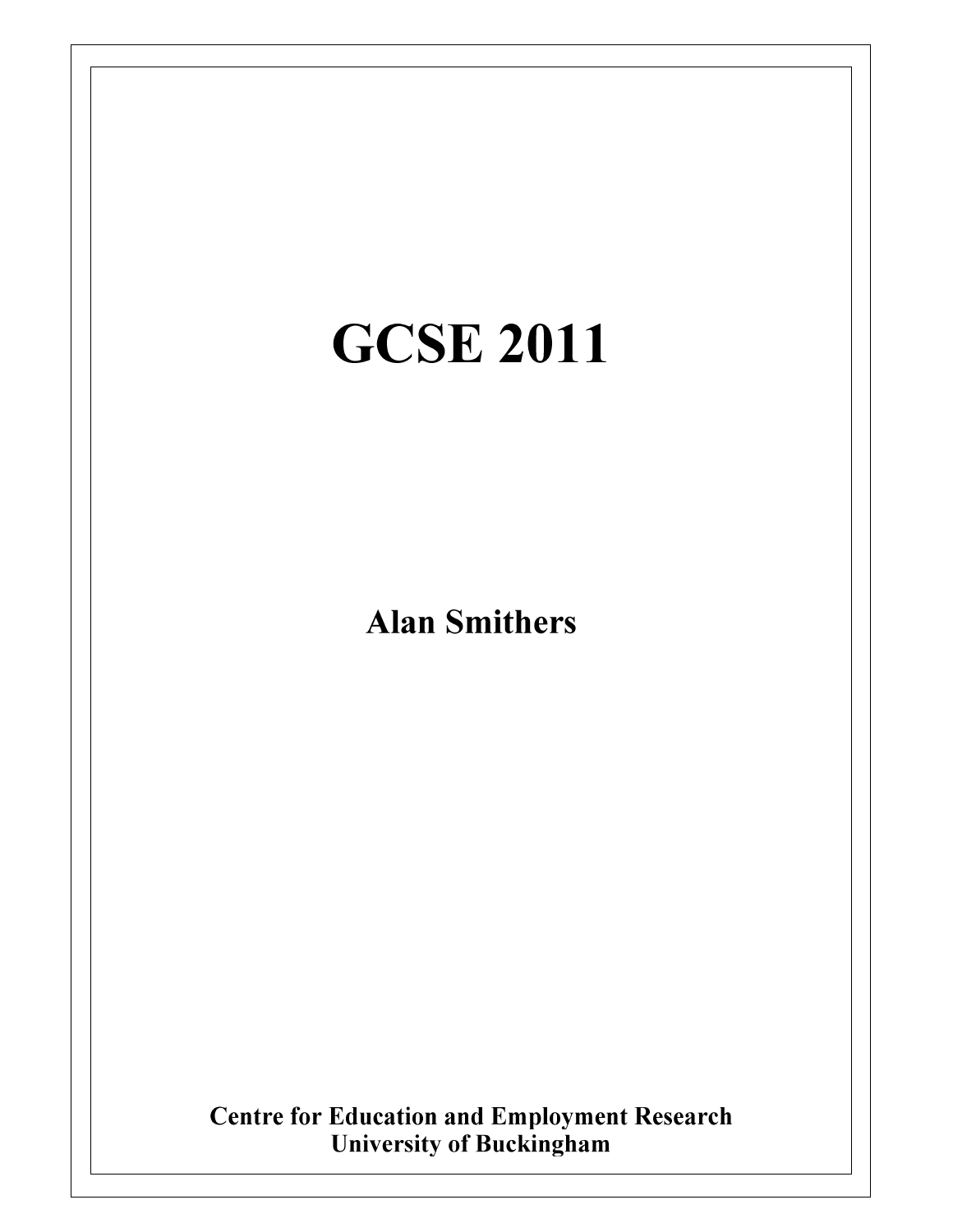# **Contents**

| 1. Trends              |    |
|------------------------|----|
| 2. Gender              | 3  |
| 3. Subjects            | 6  |
| 4. Countries of the UK | 11 |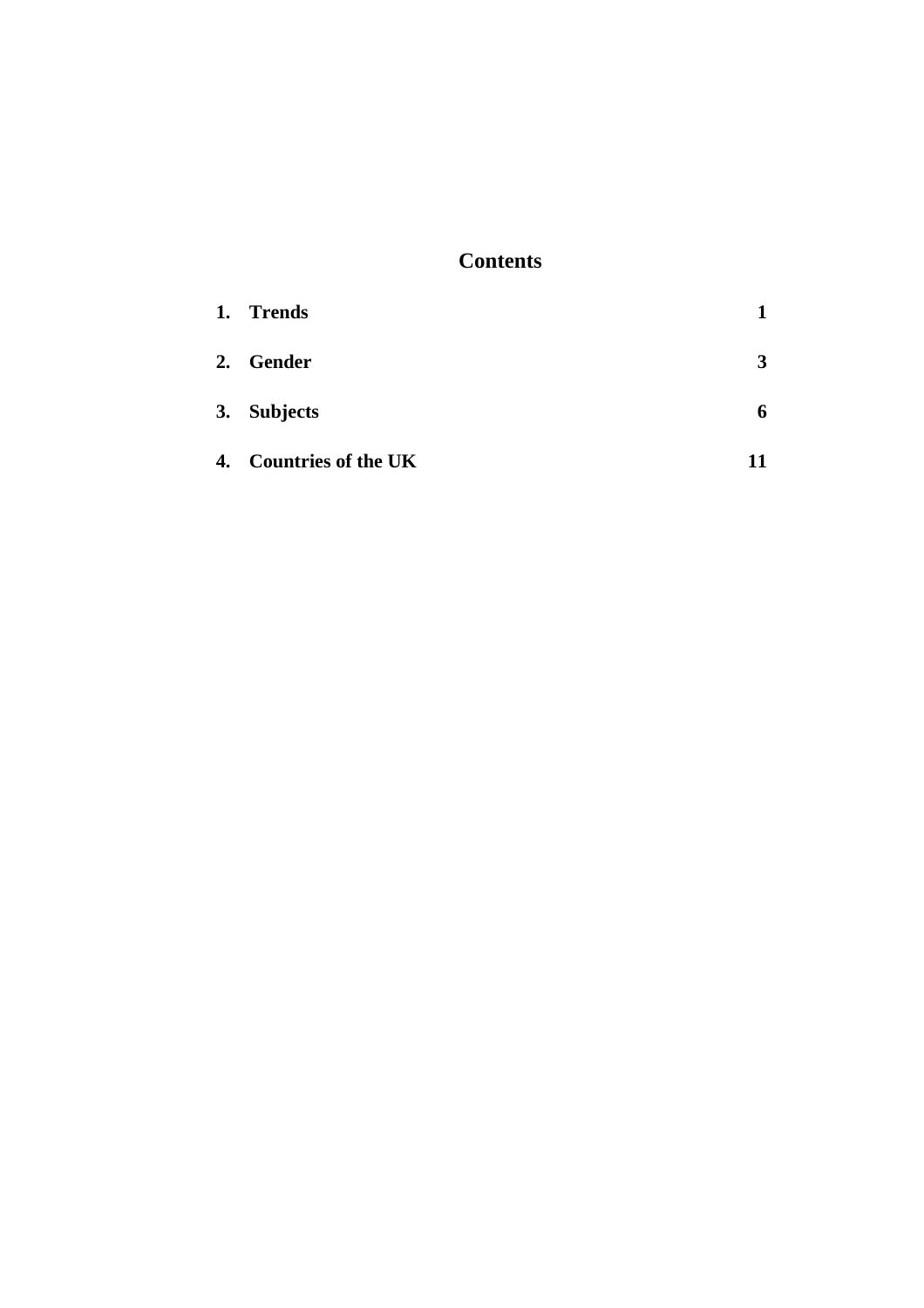#### **1. Introduction**

- 1.1 The GCSE was introduced in 1986 with the first examinations in 1988. It was developed from a combination of the General Certificate of Education Ordinary Level, which had been mainly for grammar school pupils, and the Certificate of Secondary Education where the top grade, but only the top grade, counted as an O-Level. In order to encompass the range of ability it was to serve, the GCSE was originally awarded at seven grades A to G. An eighth, the A\*, was added in 1994.
- 1.2 Chart 1.1 shows there has been almost continuous grade improvement in the twentyfour years of its existence.  $A^*$ -C is used as the main accountability measure. The pass rate at this level has increased by almost two-thirds from 42.5 per cent in 1988 to 69.8 per cent in 2011. A\*/A grades have almost trebled from 8.6 per cent in 1988 to 23.2 per cent. When it was introduced in 1994, 2.9 per cent A\* grades were awarded and that has now risen to 7.8 per cent. GCSE was devised as an examination that everyone could pass at an appropriate level. The A\*-G pass rate reached 98.6 per cent in 1992 where give or take a few tenths of a percentage point it has remained.



**Chart 1.1 Trends in GCSE Passes** 

1.3 The actual percentages on which Chart 1.1 is based are shown in Chart 1.2. The grades awarded in 2011 are in line with the pattern of recent years, in contrast to Alevels where it looked as though this year a halt had been called to rising pass rates.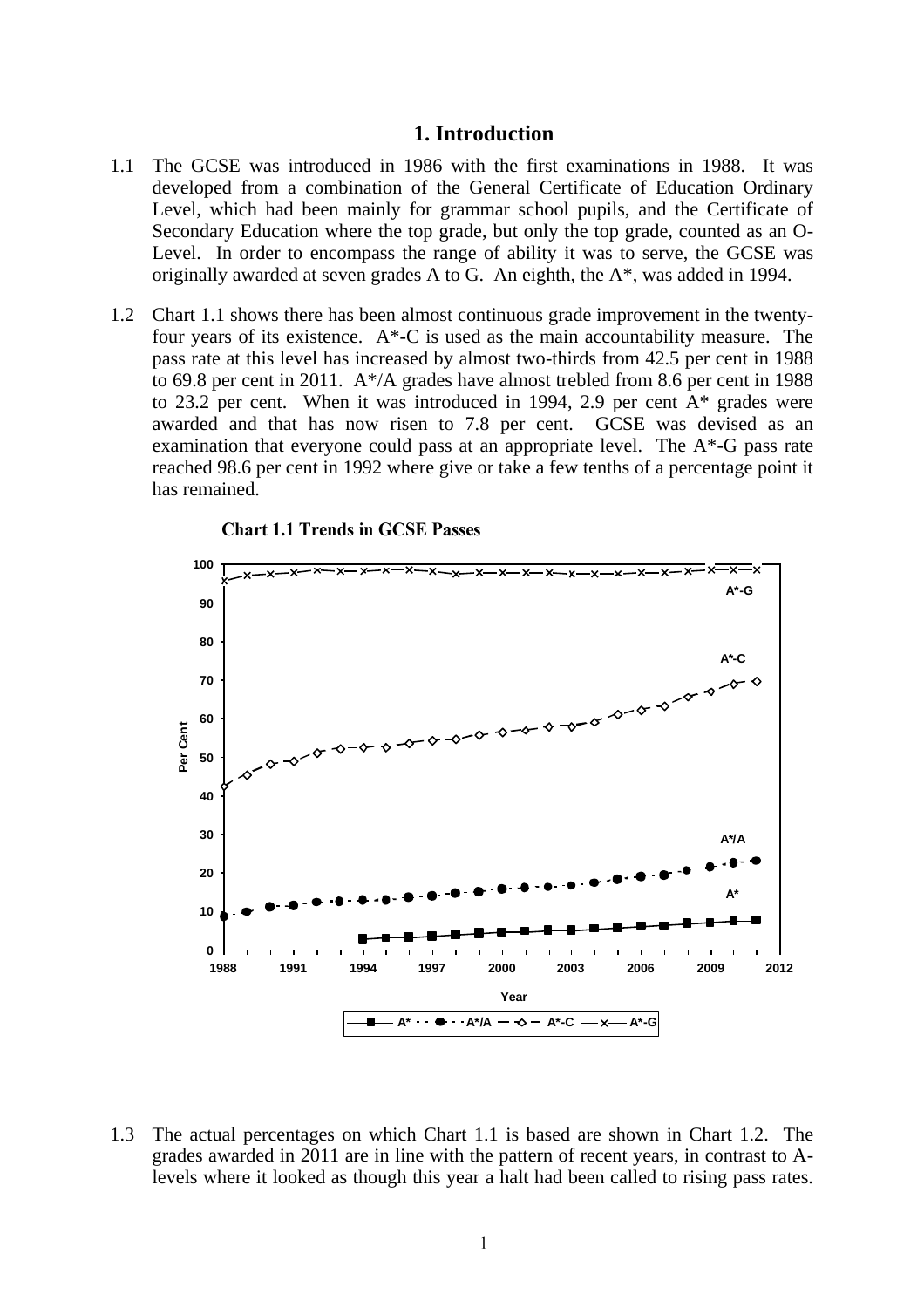On page 11, however, we do show there has been a substantial fall in the  $A^*$ -C pass rate in Northern Ireland, and it has been static in Wales

| Year | $A^*$ | $A^*/A$ | $A^*$ -C | $A^*$ -G | <b>Entries</b><br>(millions) |
|------|-------|---------|----------|----------|------------------------------|
| 1988 |       | 8.6     | 42.5     | 95.8     |                              |
| 1989 |       | 9.9     | 45.6     | 97.2     |                              |
| 1990 |       | 11.1    | 48.3     | 97.5     |                              |
| 1991 |       | 11.6    | 49.0     | 97.9     |                              |
| 1992 |       | 12.5    | 51.3     | 98.6     | 5.18                         |
| 1993 |       | 12.7    | 52.4     | 98.2     | 4.96                         |
| 1994 | 2.9   | 12.9    | 52.6     | 98.5     | 5.16                         |
| 1995 | 3.2   | 13.0    | 52.7     | 98.6     | 4.97                         |
| 1996 | 3.4   | 13.6    | 53.7     | 98.7     | 5.08                         |
| 1997 | 3.6   | 14.0    | 54.4     | 98.5     | 5.35                         |
| 1998 | 4.1   | 14.7    | 54.7     | 97.7     | 5.41                         |
| 1999 | 4.4   | 15.2    | 55.8     | 97.9     | 5.49                         |
| 2000 | 4.6   | 15.8    | 56.6     | 97.9     | 5.48                         |
| 2001 | 4.9   | 16.1    | 57.1     | 97.9     | 6.63                         |
| 2002 | 5.0   | 16.4    | 57.9     | 97.9     | 5.66                         |
| 2003 | 5.1   | 16.7    | 58.1     | 97.6     | 5.73                         |
| 2004 | 5.6   | 17.4    | 59.2     | 97.6     | 5.87                         |
| 2005 | 5.9   | 18.4    | 61.2     | 97.8     | 5.74                         |
| 2006 | 6.3   | 19.1    | 62.4     | 98.1     | 5.75                         |
| 2007 | 6.4   | 19.5    | 63.3     | 98.0     | 5.83                         |
| 2008 | 6.8   | 20.7    | 65.7     | 98.4     | 5.67                         |
| 2009 | 7.1   | 21.6    | 67.1     | 98.6     | 5.47                         |
| 2010 | 7.5   | 22.6    | 69.1     | 98.7     | 5.37                         |
| 2011 | 7.8   | 23.2    | 69.8     | 98.8     | 5.15                         |

**Chart 1.2 Data for Trends in GCSE Passes**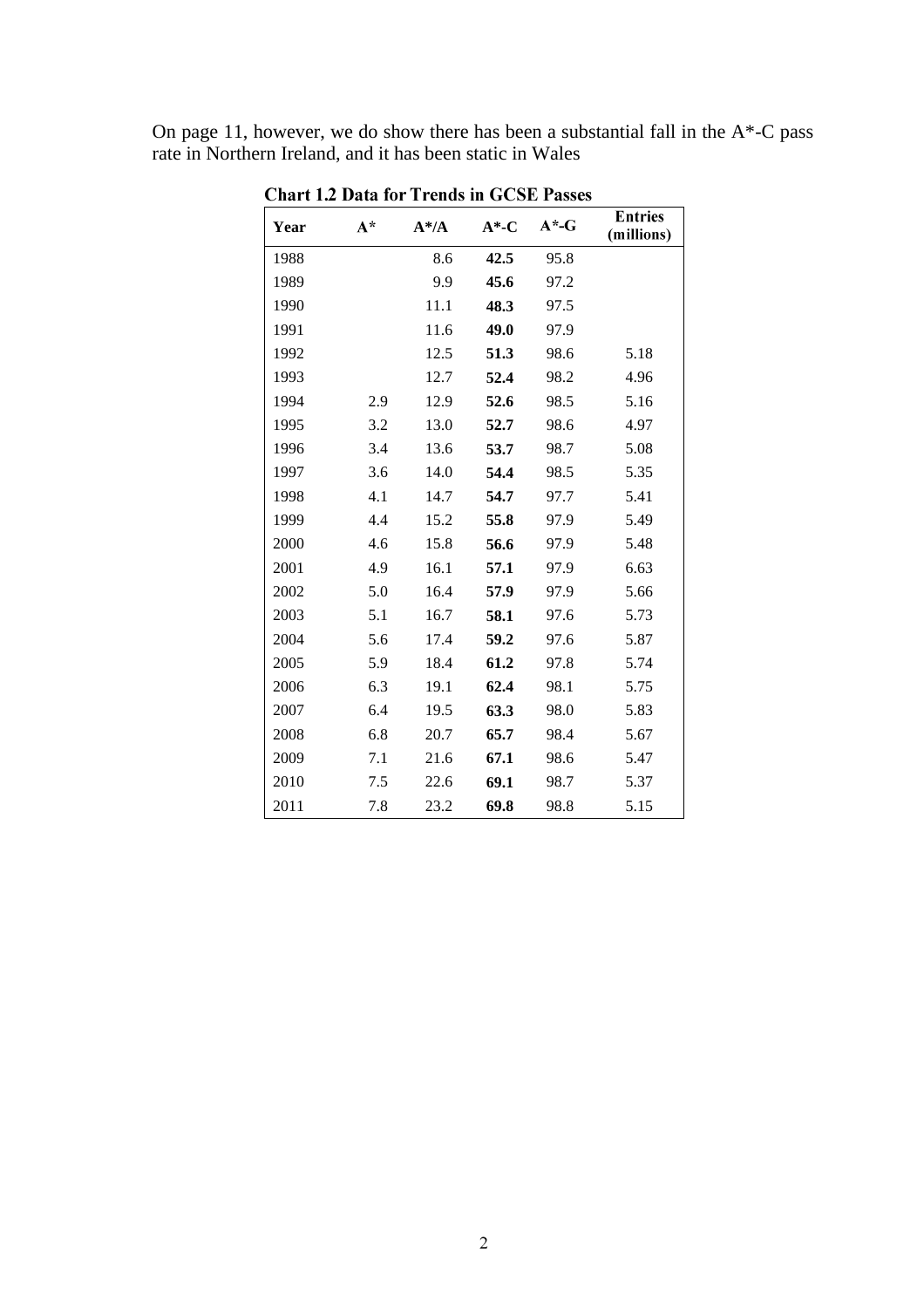# **2. Gender**

2.1 Girls did slightly better than boys overall in the final years of O-level, but with the coming of GCSE they opened up a gap in A\*-C grades which has been seven percentage points or more since 1992 (apart from 2009 when it dipped to 6.9). Chart 2.1 illustrates the difference. It has been attributed to the modular structure and course work components of GCSE which have rewarded consistent application to school work, which is more often a characteristic of girls. Boys tend to show up better in end-of-course examinations.



Chart 2.1: Boys and Girls A\*-C

- 2.2 In an attempt to retain the advantages of coursework while minimising the risks of outside help and excessive effort, controlled assessment has been brought in since 2009. This is intended to allow for practical work, projects and extended essays, but under standard conditions. 2011 is the first year in which the results on which this new approach will have a bearing on exam grades. But there are no obvious effects on the gender gap. This is probably because all GCSEs now have a modular structure which tends to reward hard work and persistence. The Government is proposing to move assessment to the end of courses and we shall have to wait for that to be implemented to see whether the conventional explanation of the gender gap has any substance.
- 2.3 Chart 2.2 shows that the wide gender gap at A\*-C emerges also at other levels of achievement. The gaps at  $A^*$  and  $A^*/A$  are the widest ever, opening up from 0.7 and 2.6 percentage points in 1994 (the year A\* was introduced) to 2.7 and 6.7 percentage points respectively in 2011.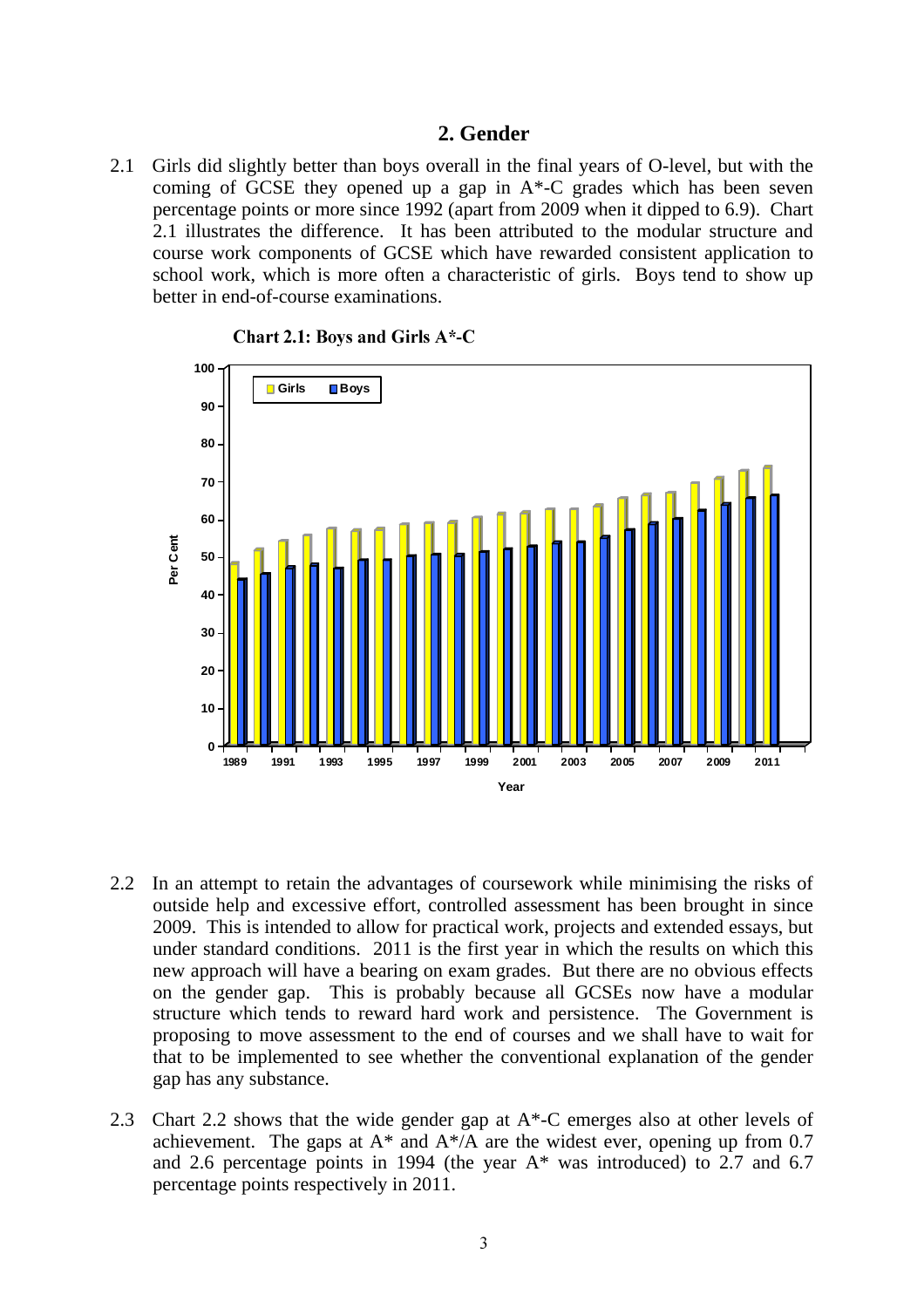|      |             | $A^*$        |             | $A^* / A$    |             | $A^*$ -C     |             |  |
|------|-------------|--------------|-------------|--------------|-------------|--------------|-------------|--|
| Year | <b>Boys</b> | <b>Girls</b> | <b>Boys</b> | <b>Girls</b> | <b>Boys</b> | <b>Girls</b> | <b>Diff</b> |  |
| 1989 |             |              | 9.1         | 10.6         | 43.7        | 48.0         | 4.3         |  |
| 1991 |             |              | 10.3        | 12.5         | 45.3        | 51.6         | 6.3         |  |
| 1992 |             |              | 10.8        | 13.8         | 46.9        | 53.9         | 7.0         |  |
| 1993 |             |              | 10.8        | 14.2         | 47.6        | 55.4         | 7.8         |  |
| 1994 | 2.5         | 3.2          | 11.2        | 14.8         | 48.8        | 56.7         | 7.9         |  |
| 1995 | 2.7         | 3.6          | 11.2        | 14.9         | 48.9        | 57.1         | 8.2         |  |
| 1996 | 2.9         | 3.9          | 11.7        | 15.8         | 49.9        | 58.3         | 8.4         |  |
| 1997 | 3.1         | 4.2          | 12.0        | 16.3         | 50.3        | 58.7         | 8.4         |  |
| 1998 | 3.4         | 4.9          | 12.3        | 16.9         | 50.2        | 58.9         | 8.7         |  |
| 1999 | 3.6         | 5.4          | 12.7        | 17.6         | 51.1        | 60.2         | 9.1         |  |
| 2000 | 3.7         | 5.6          | 13.1        | 18.4         | 51.9        | 61.1         | 9.2         |  |
| 2001 | 4.0         | 5.8          | 13.4        | 18.7         | 52.6        | 61.5         | 8.9         |  |
| 2002 | 4.1         | 5.9          | 13.7        | 19.0         | 53.4        | 62.4         | 9.0         |  |
| 2003 | 4.1         | 6.0          | 14.1        | 19.3         | 53.6        | 62.4         | 8.8         |  |
| 2004 | 4.6         | 6.5          | 14.7        | 20.0         | 54.9        | 63.3         | 8.4         |  |
| 2005 | 4.9         | 6.9          | 15.6        | 21.1         | 57.0        | 65.2         | 8.2         |  |
| 2006 | 5.3         | 7.3          | 16.4        | 21.8         | 58.5        | 66.2         | 7.7         |  |
| 2007 | 5.4         | 7.4          | 16.9        | 22.1         | 59.7        | 66.8         | 7.1         |  |
| 2008 | 5.7         | 7.5          | 17.9        | 23.5         | 62.1        | 69.3         | 7.2         |  |
| 2009 | 6.0         | 8.2          | 18.7        | 24.4         | 63.6        | 70.5         | 6.9         |  |
| 2010 | 6.3         | 8.6          | 19.6        | 25.5         | 65.4        | 72.6         | 7.2         |  |
| 2011 | 6.4         | 9.1          | 19.8        | 26.5         | 66.0        | 73.5         | 7.5         |  |

**Chart 2.2: Boys and Girls Performance at GCSE** 

2.4 The gender gap in English shown in Chart 2.3 is startling. It has come down from 15.6 percentage points in 2000, but only to 13.8 percentage points. Poor English will affect all other subjects which depend on language fluency. Some difference between boys and girls is to be expected since psychological studies have found that, on average, girls tend to be born with greater verbal ability. On the other hand, boys are said to be born with greater numerical and spatial ability, but this does not show through, to any great extent, in the GCSE examinations. By GCSE a huge gap has opened up in English, but in maths boys are only marginally, and only recently, ahead. It looks as though the educational system has found ways of educating girls in maths, but not yet got to the bottom of giving all boys a grasp of our language. English and maths are at the heart of the main accountability measure for schools. Failure to meet the floor target of 35 per cent (soon to rise to 40 per cent then 50 per cent) with good GCSEs including English and maths could lead to a school being closed or taken over. Schools will be pulling out all the stops to get both boys and girls to the highest possible level, so why they seemingly cannot do it for boys remains a puzzle.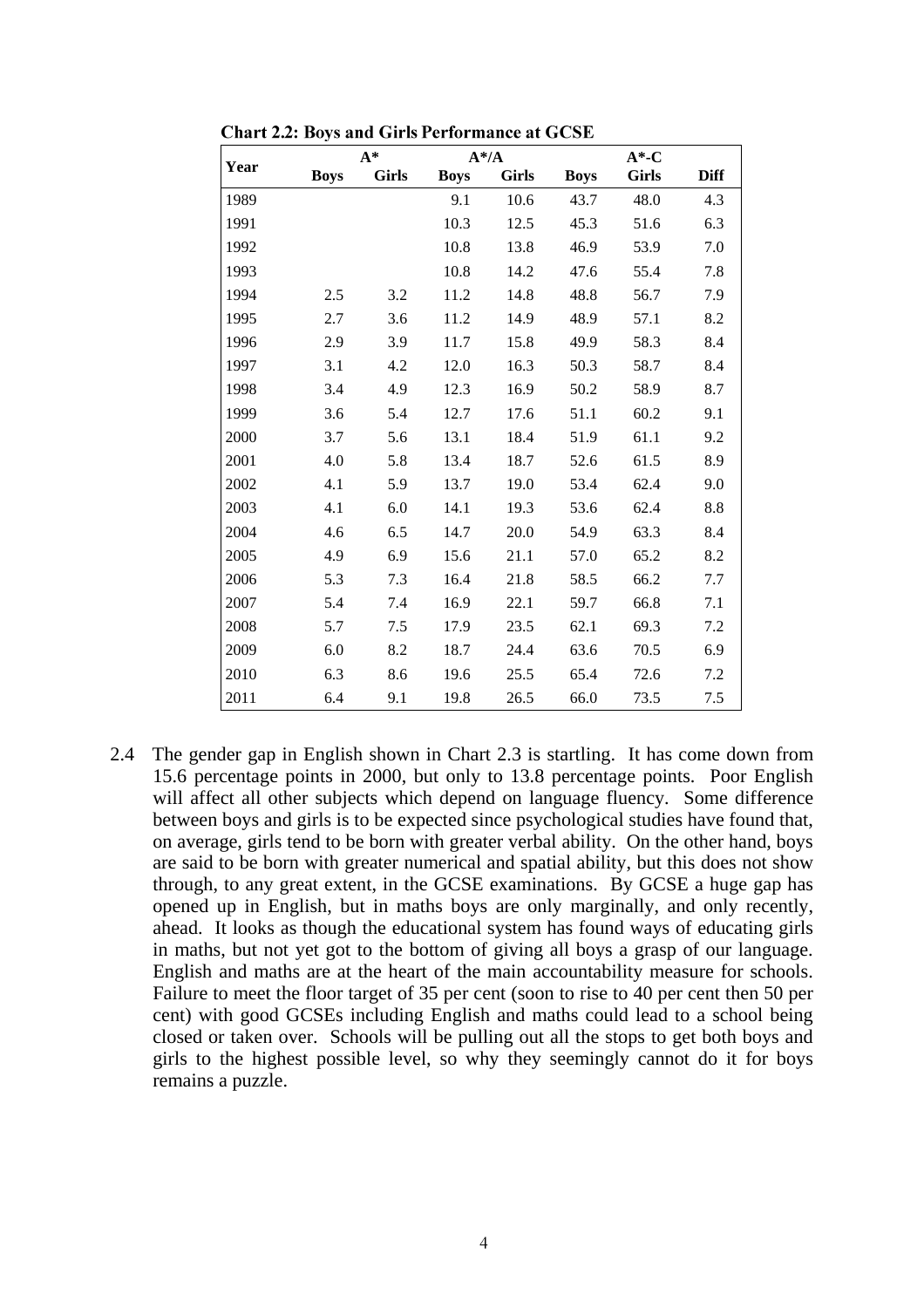| Year |             | English |      |             | Maths |        |
|------|-------------|---------|------|-------------|-------|--------|
|      | <b>Boys</b> | Girls   | Gap  | <b>Boys</b> | Girls | Gap    |
| 2000 | 50.8        | 66.4    | 15.6 | 48.8        | 49.7  | 0.9    |
| 2001 | 50.8        | 66.2    | 15.4 | 49.7        | 50.6  | 0.9    |
| 2002 | 52.1        | 67.0    | 14.9 | 50.8        | 51.8  | 1.0    |
| 2003 | 52.2        | 67.4    | 15.2 | 49.4        | 51.1  | 1.7    |
| 2004 | 52.7        | 67.1    | 14.4 | 50.9        | 52.6  | 1.7    |
| 2005 | 53.9        | 67.9    | 14   | 52.5        | 54.4  | 1.9    |
| 2006 | 54.7        | 68.6    | 13.9 | 53.5        | 55.0  | 1.5    |
| 2007 | 55.3        | 69.2    | 13.9 | 54.6        | 55.8  | 1.2    |
| 2008 | 56.1        | 69.4    | 13.3 | 55.9        | 56.8  | 0.9    |
| 2009 | 56.2        | 69.3    | 13.1 | 57.6        | 56.8  | $-0.8$ |
| 2010 | 57.9        | 71.8    | 13.9 | 58.6        | 58.3  | $-0.3$ |
| 2011 | 58.7        | 72.5    | 13.8 | 58.9        | 58.6  | $-0.3$ |

Chart 2.3: Boys and Girls A\*-C in English and Maths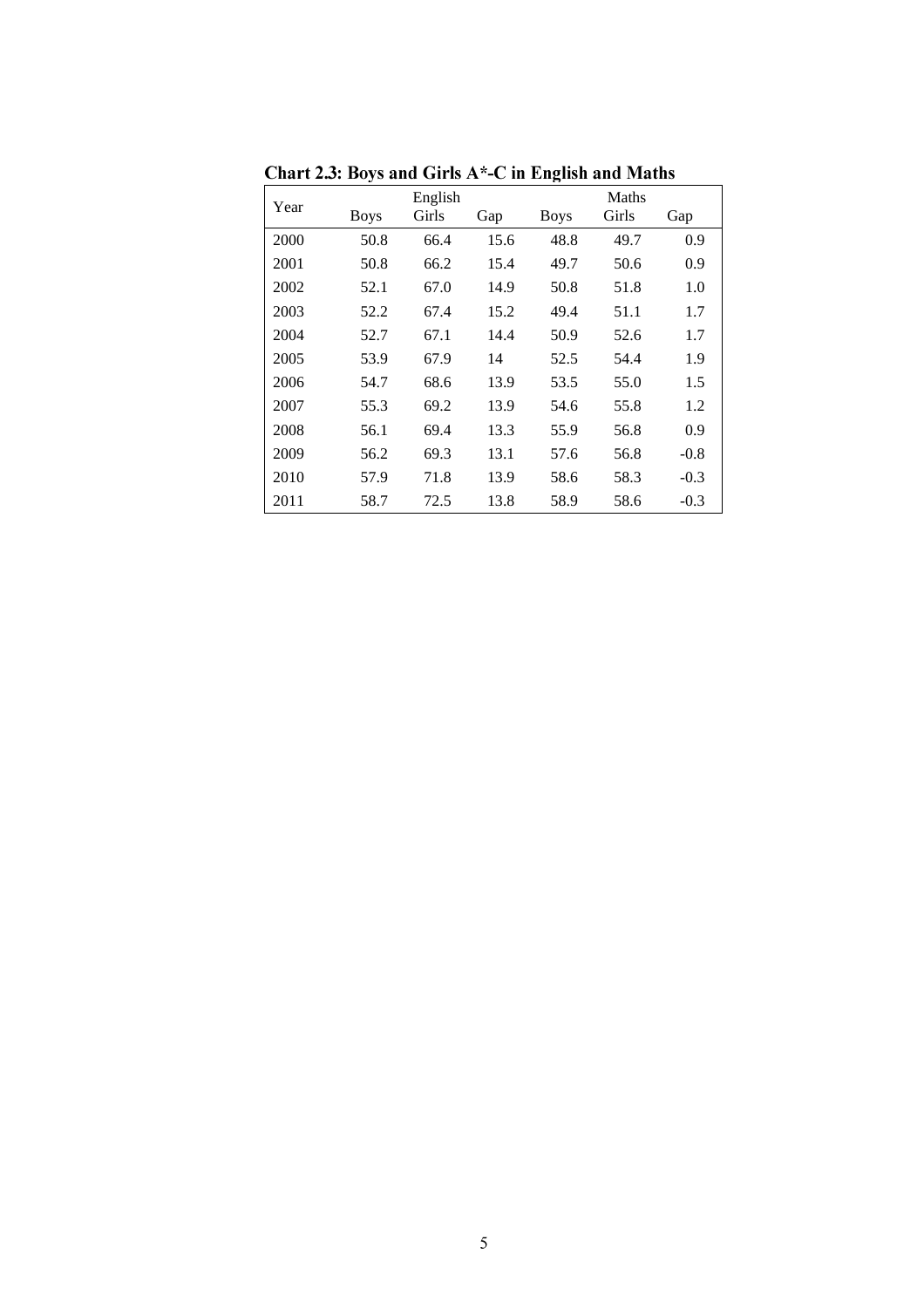#### **3. Subjects**

3.1. Chart 3.1 shows that pass rates at  $A^*$ -C in English and maths have both improved considerably, particularly those in maths. Since 1992 the pass rate for English is up by 9.2 percentage points and for maths by 13.4 percentage points. Nevertheless, the pass rates are below those for GCSE subjects overall. English and maths are the only two GCSEs taken by the whole cohort (even in the sciences there is a choice), and as such they are the best indicators of the performance of the system as a whole. Since 2006 they have been included in the main accountability measure for schools. Maths has tended to be something of a brake on school performance measured in this way, but A\*-C grades have risen by 4.5 percentage points since its inclusion in the measure. In English the corresponding increase has been 2.9 percentage points.





3.2. The data on which Chart 3.1 is based are shown in Chart 3.2 together with the percentages passing at other levels. Interestingly, in spite of the big difference at A\*-C where English in 2011 is ahead of maths by 5.7 percentage points, at A\* it is maths which is in front. The highest grades are easier to award in convergent subjects like maths, compared with English where judgement comes more into play. In both subjects, however, the higher grades fall well below those for GCSEs overall. Again this reflects them being compulsory whereas other GCSEs are more or less freely chosen according to what the pupils like and are good at.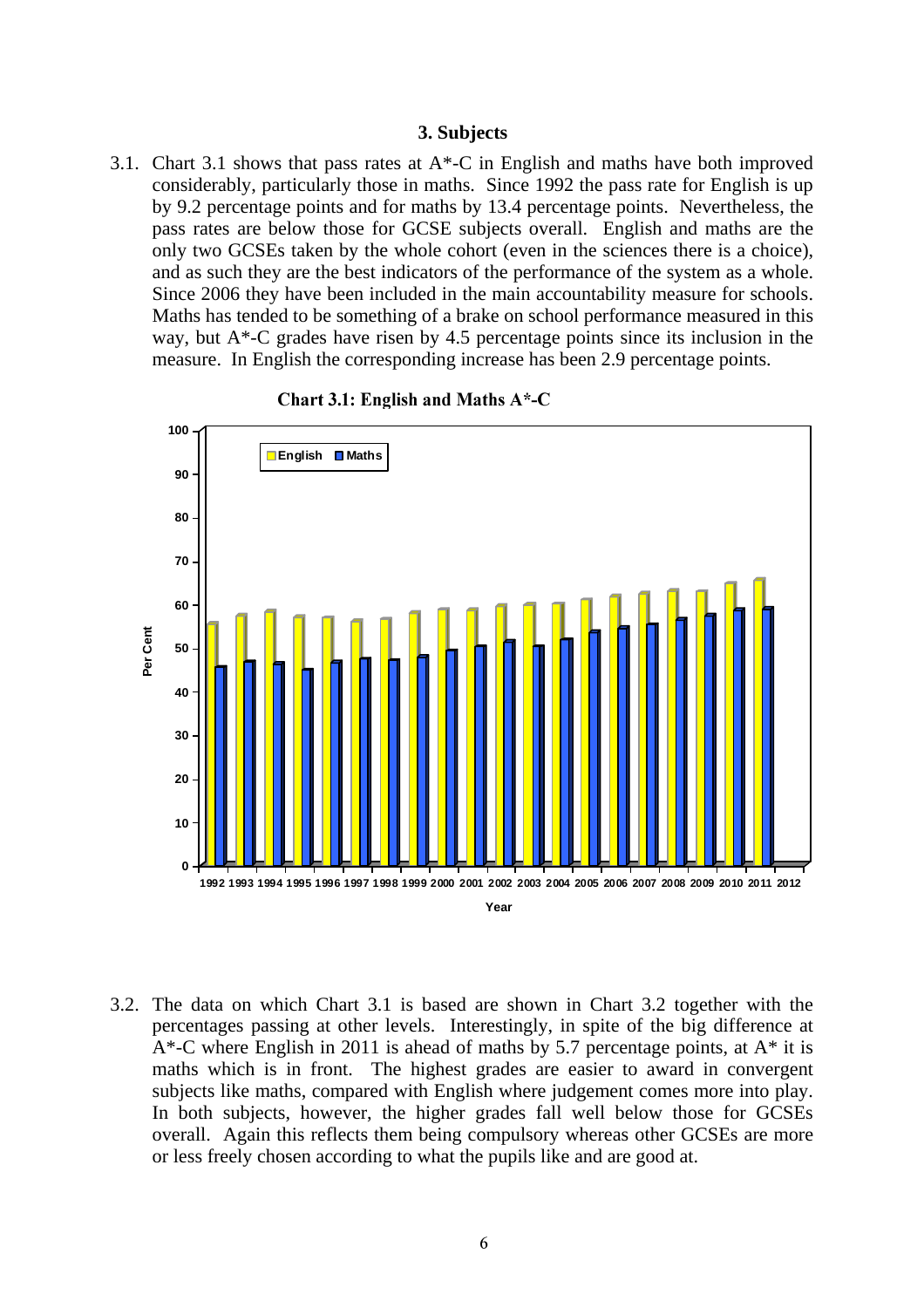|      |       | <b>English</b> |          |       | <b>Maths</b> |        |
|------|-------|----------------|----------|-------|--------------|--------|
| Year | $A^*$ | $A^*/A$        | $A^*$ -C | $A^*$ | $A^* / A$    | $A^*C$ |
| 1992 |       | 9.6            | 55.3     |       | 9.0          | 45.4   |
| 1993 |       | 10.2           | 57.3     |       | 9.0          | 46.6   |
| 1994 | 1.8   | 10.5           | 58.2     | 1.9   | 8.9          | 46.2   |
| 1995 | 1.8   | 10.8           | 56.9     | 1.8   | 8.3          | 44.8   |
| 1996 | 2.0   | 11.0           | 56.8     | 2.0   | 9.0          | 46.5   |
| 1997 | 2.0   | 10.7           | 56.0     | 2.1   | 9.6          | 47.3   |
| 1998 | 2.4   | 11.5           | 56.5     | 2.1   | 9.9          | 46.9   |
| 1999 | 2.6   | 12.3           | 57.8     | 2.3   | 10.3         | 47.8   |
| 2000 | 2.9   | 13.2           | 58.6     | 2.8   | 10.7         | 49.2   |
| 2001 | 3.1   | 13.6           | 58.5     | 2.8   | 11.1         | 50.1   |
| 2002 | 2.8   | 13.5           | 59.5     | 3.6   | 11.9         | 51.3   |
| 2003 | 3.1   | 14.3           | 59.7     | 3.1   | 11.6         | 50.1   |
| 2004 | 3.6   | 14.7           | 59.9     | 4.2   | 11.8         | 51.7   |
| 2005 | 3.7   | 15.1           | 60.9     | 4.1   | 13.0         | 53.4   |
| 2006 | 3.9   | 15.2           | 61.6     | 4.2   | 13.2         | 54.3   |
| 2007 | 3.8   | 15.3           | 62.2     | 4.1   | 13.7         | 55.2   |
| 2008 | 4.0   | 15.5           | 62.9     | 4.6   | 14.5         | 56.3   |
| 2009 | 4.1   | 15.6           | 62.7     | 4.6   | 15.4         | 57.2   |
| 2010 | 4.3   | 16.0           | 64.7     | 5.0   | 16.2         | 58.4   |
| 2011 | 4.7   | 16.8           | 64.5     | 5.2   | 16.5         | 58.8   |

Chart 3. 2: English and Maths A\*-C

3.3. Chart 3.3 shows the changing pattern of GCSE studies from 2010-2011 and Chart 3.4 the changing pattern from 1992 and 2001 to the current year. This year the age cohort has fallen by 2.6 per cent, but GCSE entries are down 4.2 per cent on last year. Entries to most subjects have fallen.

#### *The Sciences*

3.4. This year provides further evidence of the revival of the separate sciences, up by over 200 per cent in the past decade (see Chart 3.4). Although striking there is no need to invoke any extraneous effects; entries are moving back in the direction of where they were before the national curriculum. When this came in, in 1988, 'science 'was the subject that was made compulsory to age 16 and to reflect this a double award GCSE in science was devised. It was intended to replace the GCSEs in biology, chemistry and physics, a move supported by the great and good in the science world from The Royal Society downwards. It was resisted, however, by the independent schools which were not subject to the national curriculum and wished to continue to teach the separate sciences. Some leading grammar schools asked to be allowed to do the same and John McGregor, as Conservative Secretary of State, reluctantly agreed but only if pupils were entered for all three to preserve the notion of science in the national curriculum.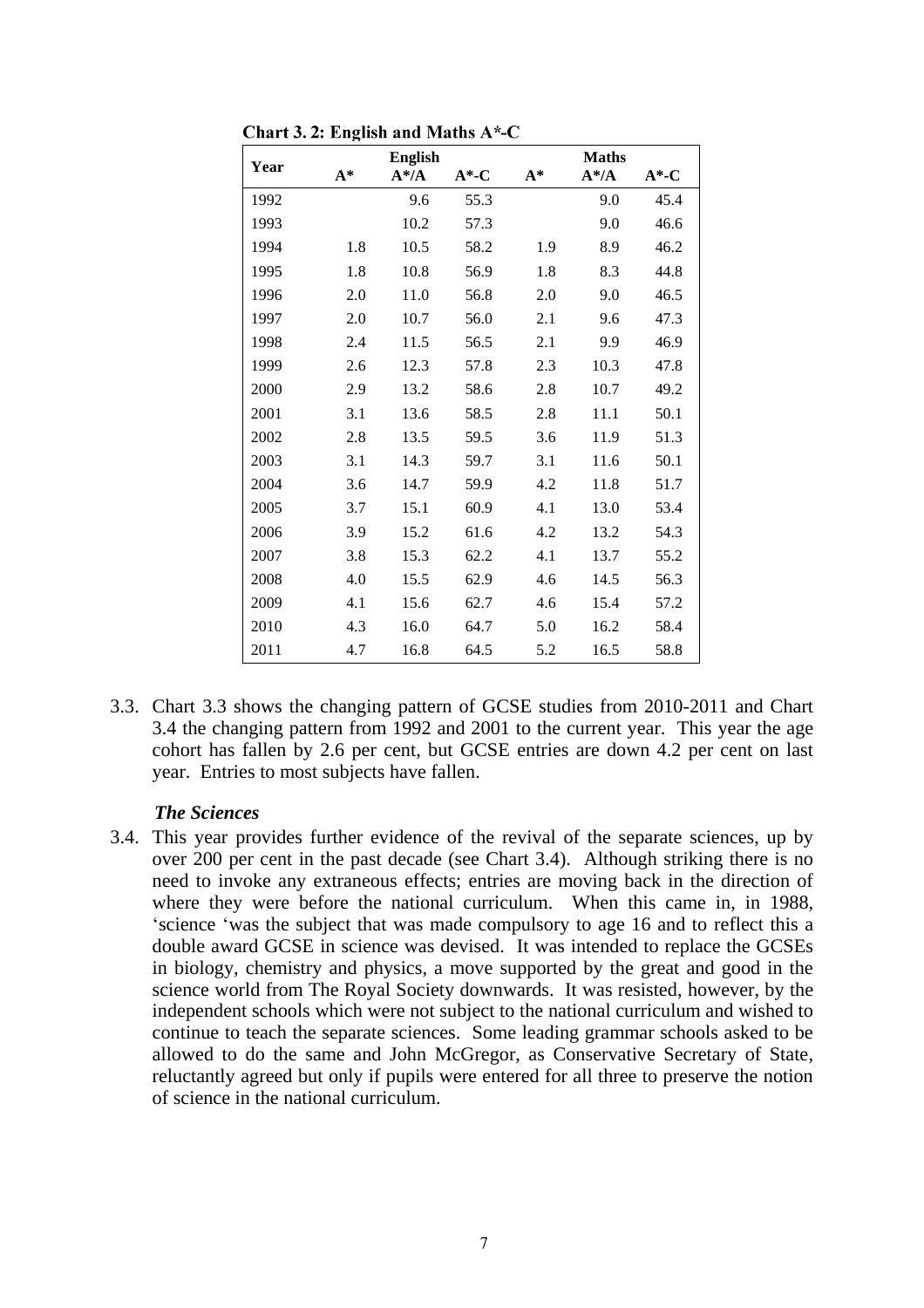| <b>Subject</b>                           | 2010    | 2011    | %Change<br>2010-2011 |
|------------------------------------------|---------|---------|----------------------|
| Art                                      | 188.2   | 183.2   | $-2.7$               |
| <b>Business Studies</b>                  | 77.4    | 69.6    | $-10.1$              |
| Business &                               |         |         | $-40.2$              |
| <b>Communication Systems</b>             | 31.1    | 18.6    |                      |
| <b>Classical Subjects</b>                | 15.8    | 14.3    | $-9.5$               |
| Design and Technology                    | 287.7   | 253.6   | $-11.9$              |
| Drama                                    | 87.3    | 80.9    | $-7.3$               |
| Economics                                | 3.1     | 3.7     | 19.4                 |
| English                                  | 705.2   | 649.6   | $-7.9$               |
| English Lit                              | 513.5   | 490.1   | $-4.6$               |
| French                                   | 177.6   | 154.2   | $-13.2$              |
| Geography                                | 194.6   | 180.7   | $-7.1$               |
| German                                   | 70.2    | 60.9    | $-13.2$              |
| History                                  | 221.3   | 218.6   | $-1.2$               |
| Home Economics                           | 39.0    | 38.0    | $-2.6$               |
| Humanities                               | 15.5    | 17.3    | 11.6                 |
| <b>ICT</b>                               | 61.0    | 47.1    | $-22.8$              |
| <b>Irish</b>                             | 2.2     | 2.0     | $-9.1$               |
| Maths                                    | 762.8   | 772.9   | 1.3                  |
| Maths (additional)                       | 17.2    | 13.3    | $-22.7$              |
| Media/Film/TV                            | 67.8    | 67.4    | $-0.6$               |
| Music                                    | 51.3    | 48.1    | $-6.2$               |
| Performing and<br><b>Expressive Arts</b> | 24.1    | 22.2    | $-7.9$               |
| PE                                       | 123.9   | 108.4   | $-12.5$              |
| <b>Religious Studies</b>                 | 188.7   | 222.0   | 17.6                 |
| <b>Biology</b>                           | 129.5   | 147.9   | 14.2                 |
| Chemistry                                | 122.0   | 141.7   | 16.1                 |
| Physics                                  | 120.5   | 140.2   | 16.3                 |
| Science                                  | 449.7   | 406.0   | $-9.7$               |
| <b>Additional Science</b>                | 352.5   | 306.3   | $-13.1$              |
| Science Double Award                     | 15.0    |         |                      |
| Science Single Award                     | 4.1     |         |                      |
| Spanish                                  | 67.7    | 66.0    | $-2.5$               |
| <b>Statistics</b>                        | 69.5    | 53.4    | $-23.2$              |
| <b>Welsh First Lang</b>                  | 5.4     | 5.3     | $-1.9$               |
| Welsh Second Lang                        | 10.3    | 10.0    | $-2.9$               |
| Welsh Lit                                | 4.2     | 4.1     | $-2.4$               |
| Other Mod Languages                      | 32.7    | 26.3    | $-19.6$              |
| <b>Other Sciences</b>                    | 9.7     | 9.3     | $-4.1$               |
| Social Science Subjects                  | 30.3    | 34.9    | 15.2                 |
| Other Technology                         | 1.3     | 1.4     | 7.7                  |
| All Other Subjects                       | 25.6    | 62.5    | 144.1                |
| All subjects                             | 5,378.2 | 5,152.0 | $-4.2$               |

Chart 3.3: Change in Entries 2010-11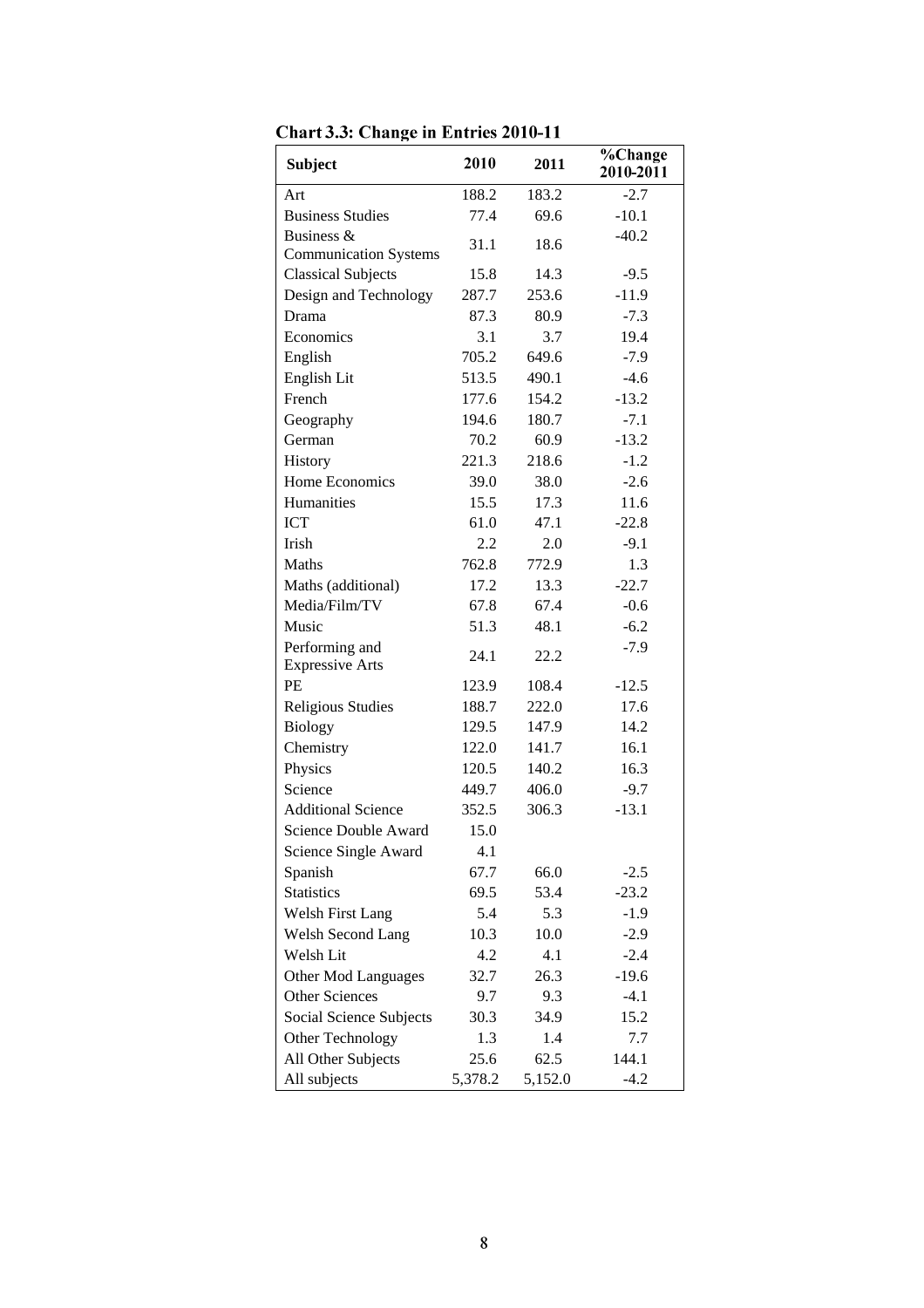| <b>Subject</b>                 | 1992   | 2001   | 2011    | %Change<br>1992-2011 | %Change<br>2001-2011 |
|--------------------------------|--------|--------|---------|----------------------|----------------------|
| Art                            | 214.4  | 199.3  | 183.2   | $-14.6$              | $-8.1$               |
| <b>Business Studies</b>        | 97.3   | 104.4  | 69.6    | $-28.5$              | $-33.3$              |
| Business &                     |        |        | 18.6    |                      |                      |
| <b>Communication Systems</b>   |        |        |         |                      |                      |
| Classical subjects             | 19.4   | 15.3   | 14.3    | $-26.3$              | $-6.5$               |
| Design and Technology          | 149.4  | 437.0  | 253.6   | 69.7                 | $-42.0$              |
| Drama                          | 49.4   | 93.1   | 80.9    | 68.3                 | $-13.1$              |
| Economics                      | 19.8   | 5.3    | 3.7     | $-81.3$              | $-30.2$              |
| English                        | 641.9  | 666.8  | 649.6   | 1.2                  | $-2.6$               |
| English Lit                    | 450.3  | 538.4  | 490.1   | $8.8\,$              | $-9.0$               |
| French                         | 300.9  | 347.0  | 154.2   | $-48.8$              | $-55.6$              |
| Geography                      | 268.2  | 253.8  | 180.7   | $-32.6$              | $-28.8$              |
| German                         | 98.9   | 135.1  | 60.9    | $-38.4$              | $-54.9$              |
| History                        | 207.4  | 218.7  | 218.6   | 5.4                  | 0.0                  |
| Home Economics                 | 108.0  | 43.0   | 38.0    | $-64.8$              | $-11.6$              |
| Humanities                     | 46.0   | 21.2   | 17.3    | $-62.4$              | $-18.4$              |
| <b>ICT</b>                     | 49.1   | 111.9  | 47.1    | $-4.1$               | $-57.9$              |
| Irish                          |        |        | 2.0     |                      |                      |
| Maths                          | 556.2  | 690.7  | 772.9   | 39.0                 | 11.9                 |
| Maths (additional)             |        |        | 13.3    |                      |                      |
| Media/Film/TV                  |        |        | 67.4    |                      |                      |
| Music                          | 32.7   | 45.9   | 48.1    | 47.1                 | 4.8                  |
| Performing and                 |        |        | 22.2    |                      |                      |
| <b>Expressive Arts</b>         |        |        |         |                      |                      |
| PE                             | 47.2   | 110.3  | 108.4   | 129.7                | $-1.7$               |
| <b>Religious Studies</b>       | 95.8   | 119.6  | 222.0   | 131.7                | 85.6                 |
| <b>Biology</b>                 | 103.2  | 49.0   | 147.9   | 43.3                 | 201.8                |
| Chemistry                      | 72.2   | 46.9   | 141.7   | 96.3                 | 202.1                |
| Physics                        | 78.3   | 46.5   | 140.2   | 79.1                 | 201.5                |
| Science                        |        |        | 406.0   |                      |                      |
| <b>Additional Science</b>      |        |        | 306.3   |                      |                      |
| Science Double Award           | 572.3  | 509.2  |         |                      |                      |
| Science Single Award           |        | 66.7   |         |                      |                      |
| Spanish                        | 31.9   | 54.3   | 66.0    | 106.9                | 21.5                 |
| <b>Statistics</b>              |        |        | 53.4    |                      |                      |
| Welsh First Lang               | 11.0   | 4.4    | 5.3     | $-51.8$              | 20.5                 |
| Welsh Second Lang              |        | 11.6   | 10.0    |                      | $-13.8$              |
| Welsh Lit                      |        | 3.5    | 4.1     |                      | 17.1                 |
| Other Mod Languages            |        | 29.2   | 26.3    |                      | $-9.9$               |
| Other Sciences                 |        | 12.7   | 9.3     |                      | $-26.8$              |
| <b>Social Science Subjects</b> | 4.5    | 25.1   | 34.9    |                      | 39.0                 |
| Other Technology               |        | 1.6    | 1.4     |                      | $-12.5$              |
| All Other Subjects             |        | 106.5  | 62.5    |                      | $-41.3$              |
| All subjects                   | 5028.6 | 5632.9 | 5,152.0 | 2.5                  | $-8.5$               |

**Chart 3.4: A Longer View of Subject Patterns**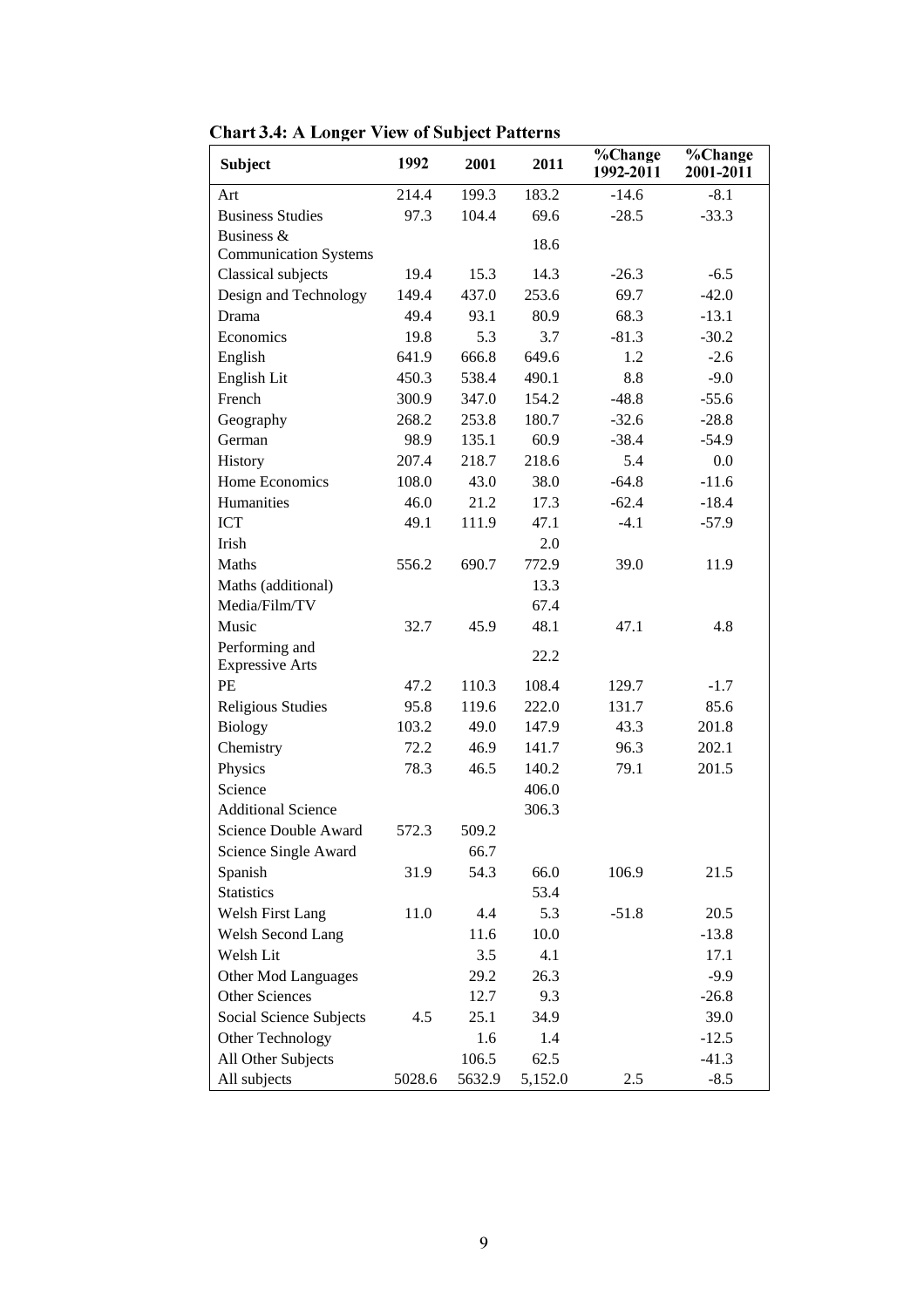- 3.5. This had consequences for the study of the sciences at A-level. Physics in particular plummeted. Whereas the sciences in the past had been dominated by state school pupils, they now began to be populated by independent school pupils who had had the opportunity of studying the separate sciences at GCSE. It was Gordon Brown when he was at the Treasury who began the policy of promoting the revival of the separate sciences in state schools. It became a condition of a school being recognised as a science school for example.
- 3.6. GCSE physics entries, however, are still a long way short of what they were in 1989 before the pressure to switch to combined science. Even with the substantial increase in the past year entries in 2011 in physics are still 28.8 per cent below what they were in 1989 (196,900 down to 140,200). But there has undoubtedly been a big swing back. This is to the credit of Gordon Brown; it is more of a Brown effect than a Cox effect.

### *Geography, French and German*

3.7. Charts 3.3 and 3.4 show that entries to geography, French and German have fallen continually over the past two decades. They are likely to be the main beneficiaries of the Government's new EBac performance measure in which they are included along with English, maths, science and some other subjects. This was announced mid way through the courses of the present GCSE candidates and there is little evidence of any impact so far.

# *D&T and ICT*

3.8. Design and Technology, along with science, was part of the 1988 national curriculum compulsory to age 16 and a GCSE was provided to reflected this reorganisation of practical subjects. At first a full course was compulsory and D&T soared between 1992 and 2001, but with the lessening of the requirements it has fallen back sharply in the past decade. ICT also swelled for the same reason, but has declined as schools switched their pupils to vocational ICT awards which counted as the equivalent of four GCSEs.

### *Other Subjects*

- 3.9. Entries to most subjects and fields went down in 2011 compared with 2010 due, at least in part, to the smaller age cohort. There were increases, however, in religious studies, social sciences and other subjects. Entries to religious studies have more than doubled in the past two decades. This may reflect a growing increase in spiritual matters in a multi-faith society, or perhaps it has been regarded as a relatively soft subject by schools on which to clock up league table points.
- 3.10. The growth in the social sciences and the coming on stream of other subjects like citizenship studies would appear to be at odds with the Government's wish to see more importance attached to traditional subjects. It will be interesting to see next year whether the EBac has the intended effect.
- 3.11.It is worth noting that economics which has been in freefall for two decades has shown some modest recovery in 2011. Its near disappearance at GCSE has been associated with the growth of business studies, but it now appears that this field is in retreat.